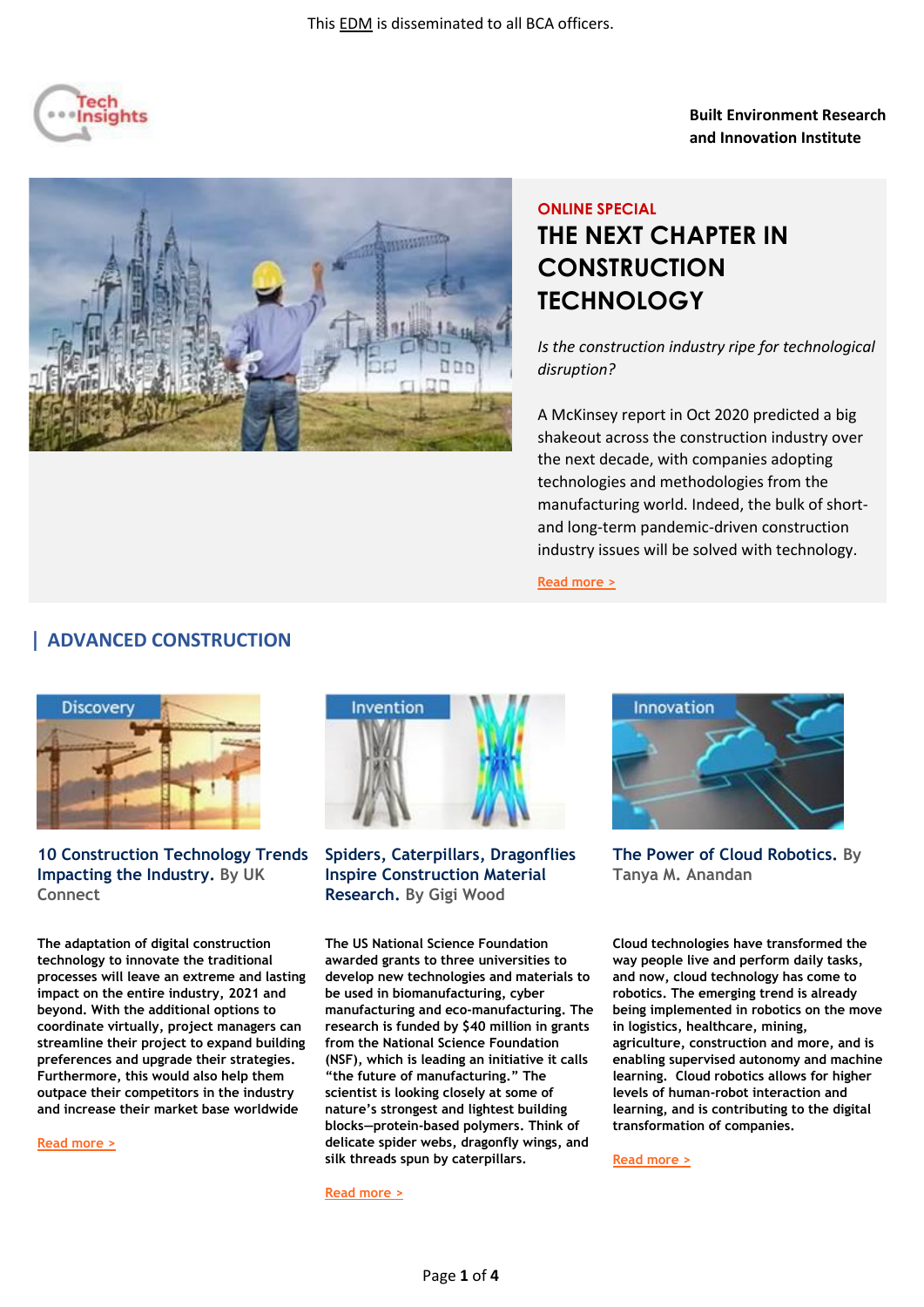#### **| GREEN BUILDING TECHNOLOGY**



**The route to a sustainable future. By Alex Steffen**

**With a culture of consumerism spreading across the world, our environmental footprint is becoming so large that it isn't sustainable. As more people move into our cities, Alex Steffen encourages us to use what we already have and improve it by implementing environmentally friendly buildings, transport and increasing the extent to which we share.**

**[Read more >](https://www.ted.com/talks/alex_steffen_the_route_to_a_sustainable_future?utm_campaign=tedspread&utm_medium=referral&utm_source=tedcomshare)**



**China opens first 'Green Expressways' using recycled tires. By The People's Government of Ji'an**

**Guangji Expressway, one of China's eight model green road projects, opened to traffic on 22 January 2020. This is China's first environment-friendly expressway to start operation.**

**The research paper focuses on the highway construction, demonstration road of green highway and demonstration road of quality engineering in Jiangxi Province. It mainly describes the construction idea, realization way, characteristics, highlights and practical experience of demonstration project of Guangji green highway construction.**

**[Read more >](https://www.robotics.org/content-detail.cfm/Industrial-Robotics-Industry-Insights/The-Power-of-Cloud-Robotics/content_id/8383)**



**Are we ready for Timber Building. By Norman Day**

**Inviting aesthetics and occupant wellbeing are a major feature of mass timber construction. But it's not just about doing good while looking good. The materials used to construct these buildings – engineered woods like cross-laminated timber (CLT) and glue-laminated timber (glulam) – provide the strength of structural steel "at a fraction of the weight.**

**While greater sustainability and lower costs have helped usher in this wooden construction boom, policy initiatives are also playing a big role. For instance, height restrictions on timber buildings.**

**[Read more >](https://business.inquirer.net/315043/are-we-ready-for-timber-buildings)**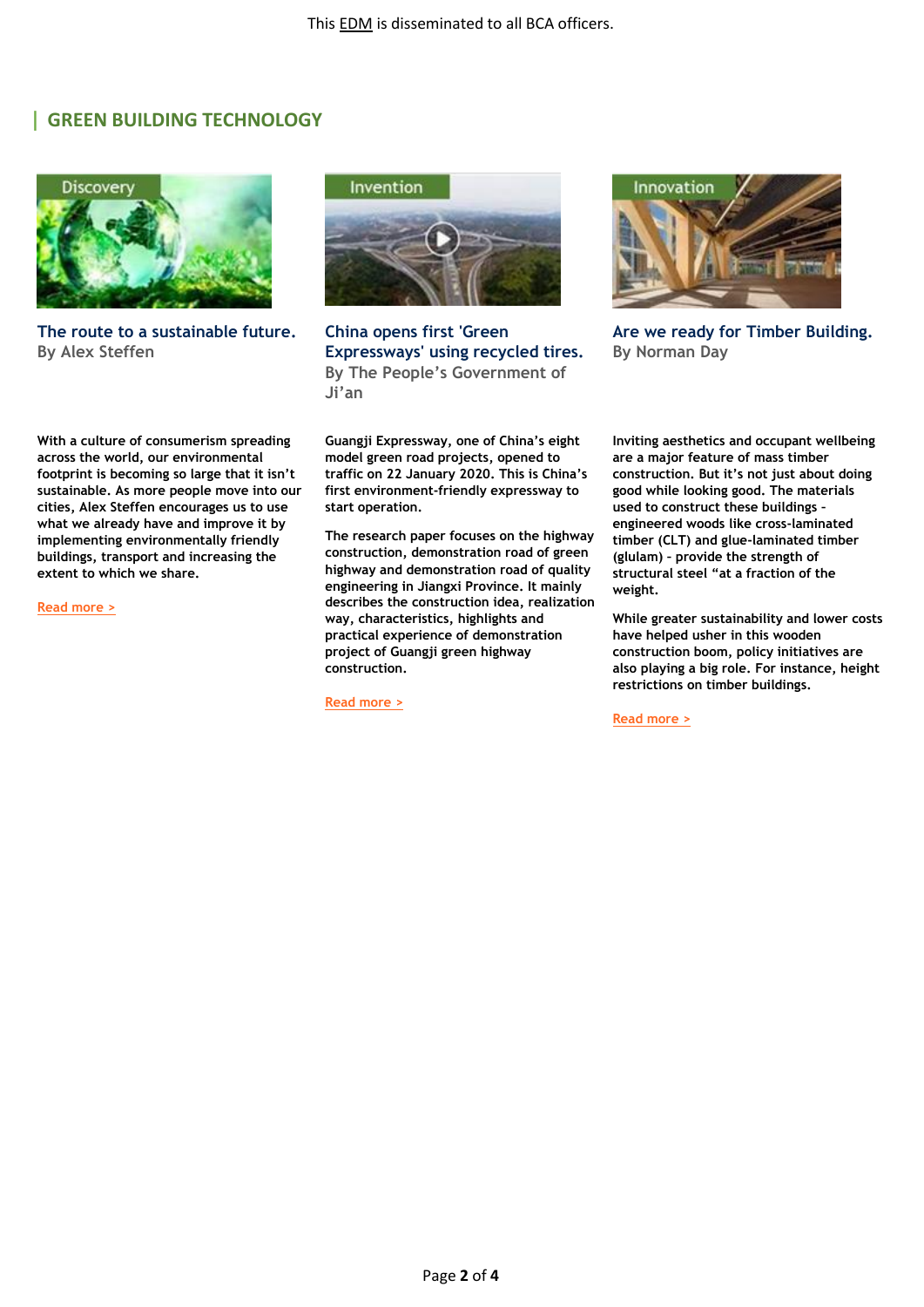### **| DIGITALISATION**



**Innovation 2050 - A Digital Future for the Infrastructure Industry. By Balfour Beatty**

**The construction site of 2050 will be human-free. Robots will work in teams to build complex structures using dynamic new materials. Elements of the build will self-assemble. Drones flying overhead will scan the site constantly, inspecting the work and using the data collected to predict and solve problems before they arise, sending instructions to robotic cranes and diggers and automated builders with no need for human involvement.** 

**The role of the human overseer will be to remotely manage multiple projects simultaneously, accessing 3D and 4D visuals and data from the on-site machines, ensuring the build is proceeding to specification. The very few people accessing the site itself will wear robotically enhanced exoskeletons and will use neural-control technology to move and control machinery and other robots on site.**

**[Read more >](https://www.balfourbeatty.com/media/244600/balfour-beatty-innovation-2050.pdf)**



**The UK Government's Launch of The Construction Playbook. By Jessica Smith**

**The UK government published the**  [Construction Playbook](https://safe.menlosecurity.com/https:/assets.publishing.service.gov.uk/government/uploads/system/uploads/attachment_data/file/941536/The_Construction_Playbook.pdf) **in Dec 2020. The Construction Playbook is designed to transform the way in which UK assess, procure and deliver public works projects and programmes. It introduces key policy reforms and guidance for central government departments and their arms length bodies and sets out what is expected from industry.** 

**For example, the government will incentivise industry to innovate by setting clear and appropriate outcome-based contract specifications, and we will support industry to invest by providing greater certainty of demand with longer term contracting across portfolios.** 

**Most importantly, the Construction Playbook will also support in developing a consistent and mutually beneficial relationship with industry, and contract management which will deliver continuous improvement over time.**

**[Read more >](https://www.withersworldwide.com/en-gb/insight/no-more-playing-around-the-uk-government-s-launch-of-the-construction-playbook)**



**The applications of BIM to construction site safety. By Rose Morrison**

**Getting a bird's-eye view of site safety with BIM - BIM platforms are also incorporating tools and features built specifically to improve safety on the construction site. Advanced safety modeling features can let building designers know of potential safety issues that may arise during construction. For example, a BIM tool may detect material handling sites that are too close to fire hydrants or structures. The same tool might also automatically note slopes that have insufficient landing areas for project equipment or other issues, like erosion and soil stability concerns.** 

**As BIM tech becomes smarter and incorporates Cloud technology, developers are also starting to include features that help supervisors and workers coordinate onsite. Some tools, for example, offer realtime visual updates on where all other BIM users are on the construction site helping supervisors track and coordinate workers.**

**[Read more >](https://www.geospatialworld.net/blogs/the-applications-of-bim-to-construction-site-safety/)**